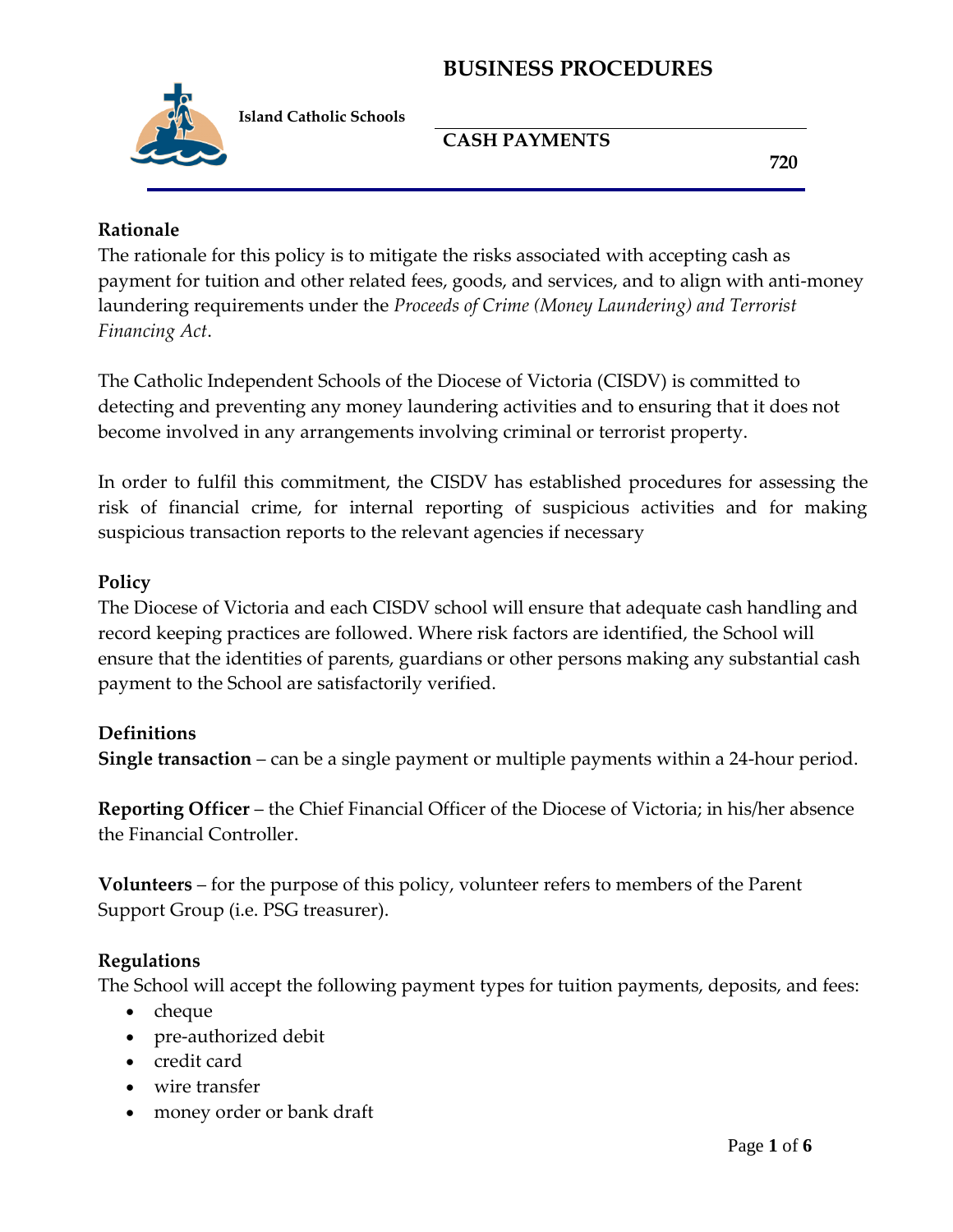

 **Island Catholic Schools**

## **CASH PAYMENTS**

 **720**

- online banking payment
- cash (up to a maximum amount of \$500.00).

The School will accept payment from the following financial institutions:

- The Bank of Montreal (BMO)
- Canadian Imperial Bank of Commerce (CIBC)
- The Bank of Nova Scotia (Scotiabank)
- Royal Bank of Canada (RBC)
- TD Canada Trust (TD)
- Canadian Western Bank (CWB)
- All cooperative credit societies, savings and credit unions incorporated under the British Columbia *Credit Union Incorporation Act*
- All banks incorporated, formed, or authorized under the *Bank Act* of Canada.

## **Receiving Cash Payments**

The School will not accept cash payments in excess of \$500.00 in a single transaction for any purpose. All parents and guardians should be encouraged to pay tuition, deposits, and supplemental fees through an alternative payment method such as noted above.

If any school employee and/or volunteer is offered funds that he or she knows or suspects are criminal property or may represent terrorist finance, or if he or she receives any unusual request to receive or transfer money, it will be reported immediately, in accordance with the Reporting section of this Policy, to the "Reporting Officer", who will, if appropriate, contact the Financial Transactions and Reports Analysis Centre of Canada ("FINTRAC"), police or other relevant agency.

## **Refund procedures**

Refunds will be issued only in accordance with the School's refund policy.

- All requests for a refund in cash following a payment by credit card, wire transfer, cheque, etc., will be reported to the Reporting Officer.
- Cash payments will be refunded by cheque or online banking transfer made payable to the parent or guardian of the student.
- All other refunds will be made to the original form of payment unless otherwise approved by the Financial Controller.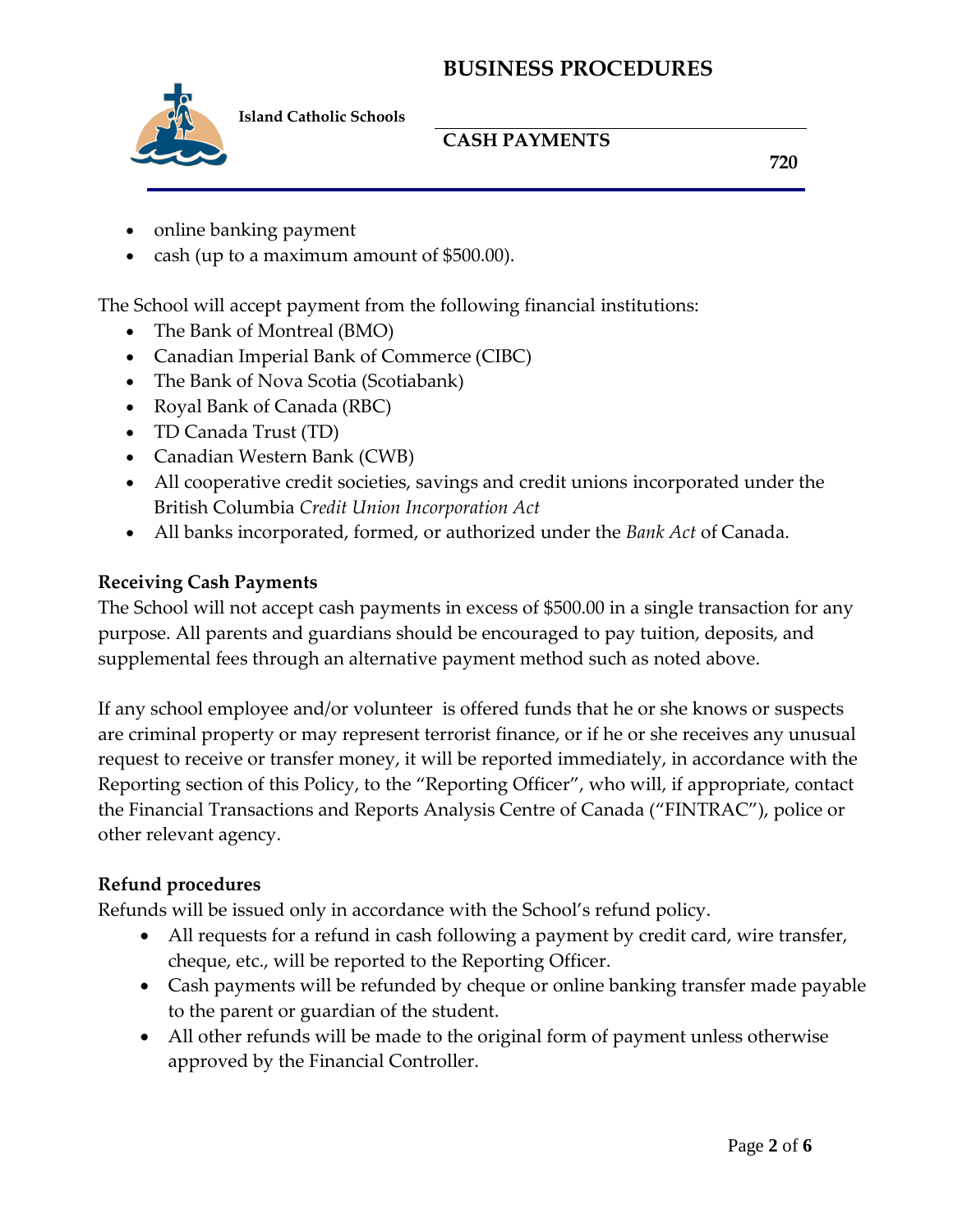

 **Island Catholic Schools**

#### **CASH PAYMENTS**

 **720**

#### **Suspicious Transactions**

Employees will evaluate the source of funds that are paid to the School and be alert to unusual patterns of behaviour or activities that may indicate the possibility of money laundering or other terrorist financial crimes. It is not possible to produce an exhaustive list of the matters that might give rise to a suspicion of money laundering or other terrorist financial crime. It is therefore important that employees use their own judgment when looking at any business relationship or transaction. Facts, context and money laundering/terrorist financing indicators need to be assessed to determine whether there are reasonable grounds to suspect that the transaction is related to the commission or attempted commission of a money laundering/terrorist financing offence.

The following are some possible money laundering/terrorist financing indicators:

- **Transactions:** The parent, guardian or payer engages in multiple transactions conducted below the reporting threshold within a short time period, makes inquiries that would indicate a desire to avoid reporting, or exhibits knowledge of reporting thresholds.
- **Structures:** Payments involving complex or illogical arrangements that make it unclear who is making the payment or appear to be structured to avoid identification or reporting thresholds.
- Third parties: Payment of school fees or involvement by companies, trusts, off-shore entities or other third parties with no obvious relationship to student. The parent, guardian or payer appears to be collaborating with others to avoid client identification or reporting thresholds.
- **Assets:** There are reasons to doubt the ability of a person to have a legitimate source forthe funds.
- **Identity:** The parent, guardian or payer has taken steps to hide their identity or is difficult to identify. The parent, guardian or payer uses a post office box or general delivery address where other options are available. There are doubts about the honesty, integrity, identity or location of the parent, guardian or payer.
- **Behaviour:** The parent, guardian or payer seems unusually anxious to complete a transaction, is unable to justify why they need to make a payment quickly, requests a cancellation, reversal or refunds of earlier transaction or makes overpayment for no good reason.
- **Documents:** Information or documentation is withheld by the parent, guardian or their representative or appears falsified. Cash payments are made using old, smelly or extremely dirty bills.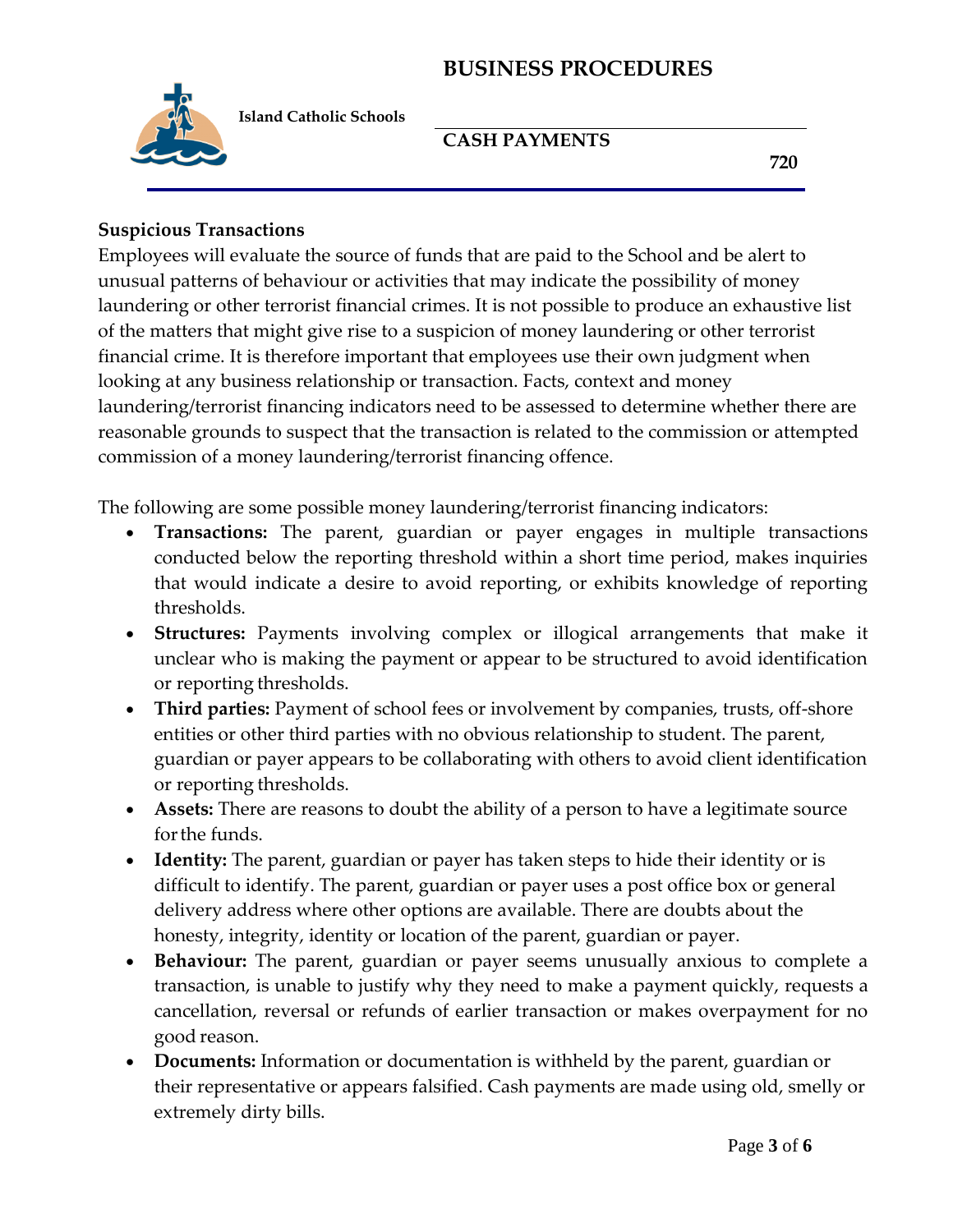

 **Island Catholic Schools**

## **CASH PAYMENTS**

 **720**

#### **Reporting**

Employees and/or volunteers of the School will make a report to the Reporting Officer, as soon as reasonably possible, where they have knowledge or suspicion, or where there are reasonable grounds for having knowledge or suspicion, that another person is engaged in money laundering, or that terrorist property exists ("Suspicious Transaction Report").

Your report should include as much detail as possible including:

- Full available details of the people, and organizations involved including yourself and other members of staff if relevant.
- Full details of transaction and nature of each person's involvement in the transaction.
- Suspected type of money laundering activity or use of proceeds of crime with reasons for your suspicion.
- The dates of any transactions, where they were undertaken, how they were undertaken, and the likely amount of money or assets involved.
- Information on any investigation undertaken to date, including whether the suspicions have been discussed with anyone and if so on what basis.
- Whether any aspect of the transaction(s) is outstanding and requires action to progress.
- Any other information that may help the Reporting Officer judge the case for knowledge or suspicion of money laundering and to facilitate any external report.

Once you have reported your suspicions to the Reporting Officer, you will follow any instructions provided. You will not make any further enquiries unless instructed to do so by the Reporting Officer. Any further transactions or activity in respect of the person in question, whether or not it is related to the matter that gave rise to the original suspicion, should be reported to the Reporting Officer as they happen, unless and until the Reporting Officer has confirmed that no report to the FINTRAC is to be made.

The Reporting Officer will consider all Suspicious Transaction Reports and will make an external report to the FINTRAC, (who will undertake any necessary investigation) as soon as is practicable, if he/she considers that there is knowledge, suspicion or reasonable grounds for knowledge or suspicion, that another person is engaged in money laundering, or that terrorist property exists, even if no transaction takes place ("FINTRAC Report"). All FINTRAC Reports will comply with FINTRAC reporting requirements.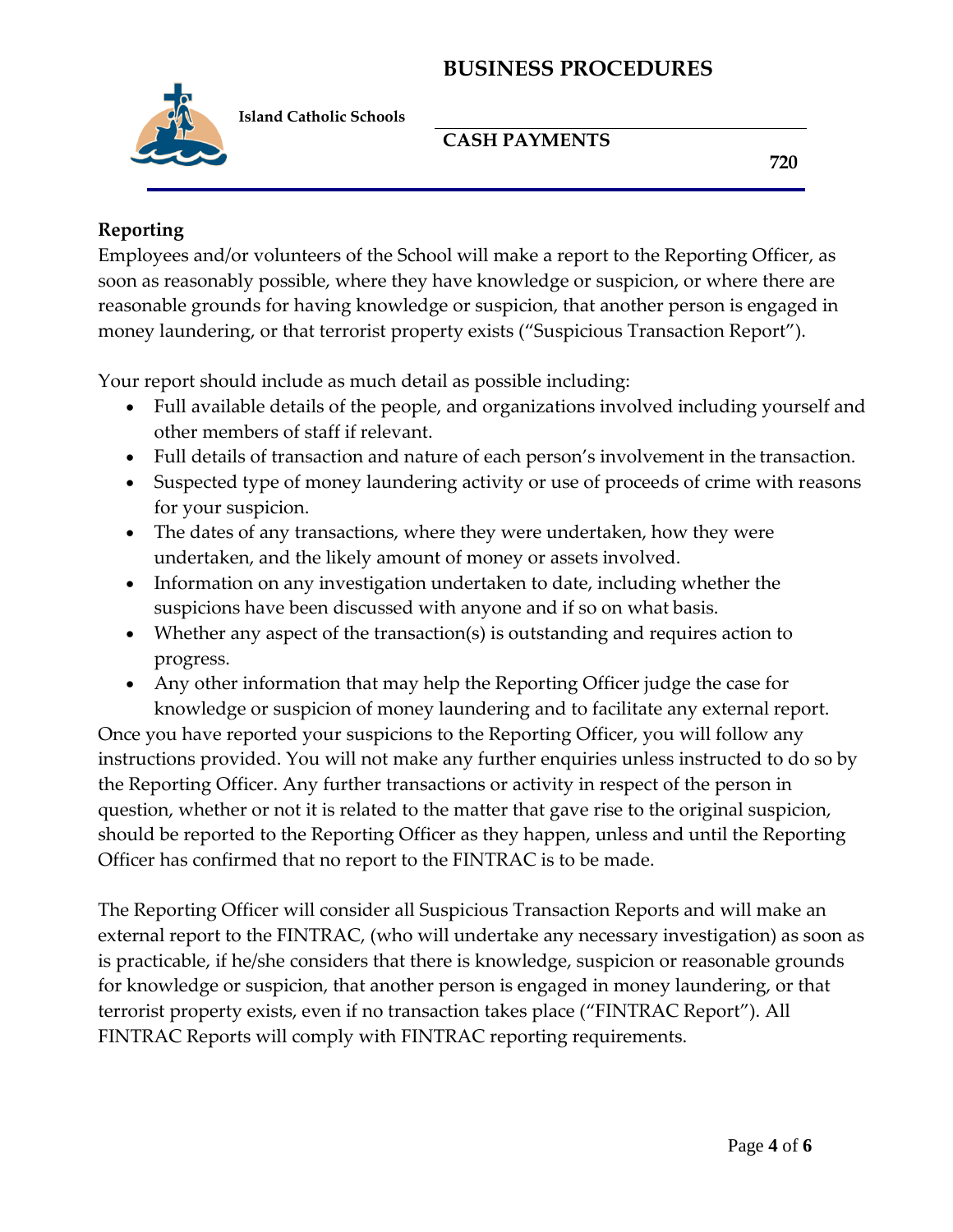

 **Island Catholic Schools**

#### **CASH PAYMENTS**

 **720**

#### **Record Keeping Practices**

All Suspicious Transaction Reports will be documented, either on paper or electronically. All enquiries that are made within the School in relation to any Suspicious Transaction Report should also be recorded. The School will keep details of actions taken in respect of Suspicious Transaction Reports, including details of information considered by the Reporting Officer in respect of a Suspicious Transaction Report where no external FINTRAC report is made. The School will also keep a copy of any FINTRAC Reports and associated evidence and documentation.

The School for a minimum of five years will keep all information, evidence and reports with respect to Suspicious Transaction Reports, FINTRAC Reports, and identification and verification of individuals.

#### **Cash Handling**

The School will establish responsibility and describe the minimum requirements for cash handling.

When handling cash, employees will adhere to the following procedures:

- Written receipts will be issued for all cash payments over \$100; a duplicate of the receipts will be kept for a minimum of one full year.
- Cash will be stored in a locked and secure location until the funds are deposited.
- Cash should be deposited on a daily basis. Where this is not possible and providing amounts are minimal, funds will not be held for longer than one week.
- Collection of cash, deposit preparation, and reconciliation duties will be performed by separate individuals to the extent possible, to ensure the safeguarding of cash. At minimum, deposit preparation and reconciliations are to be completed by separate individuals.
- Cash receipts will be reviewed and reconciled to ledger accounts on a timely basis to ensure they have been correctly recorded. Accounting adjustments to ledgers will also be made on a timely basis.
- Cash shortages or other discrepancies should be reported immediately to the Financial Controller.